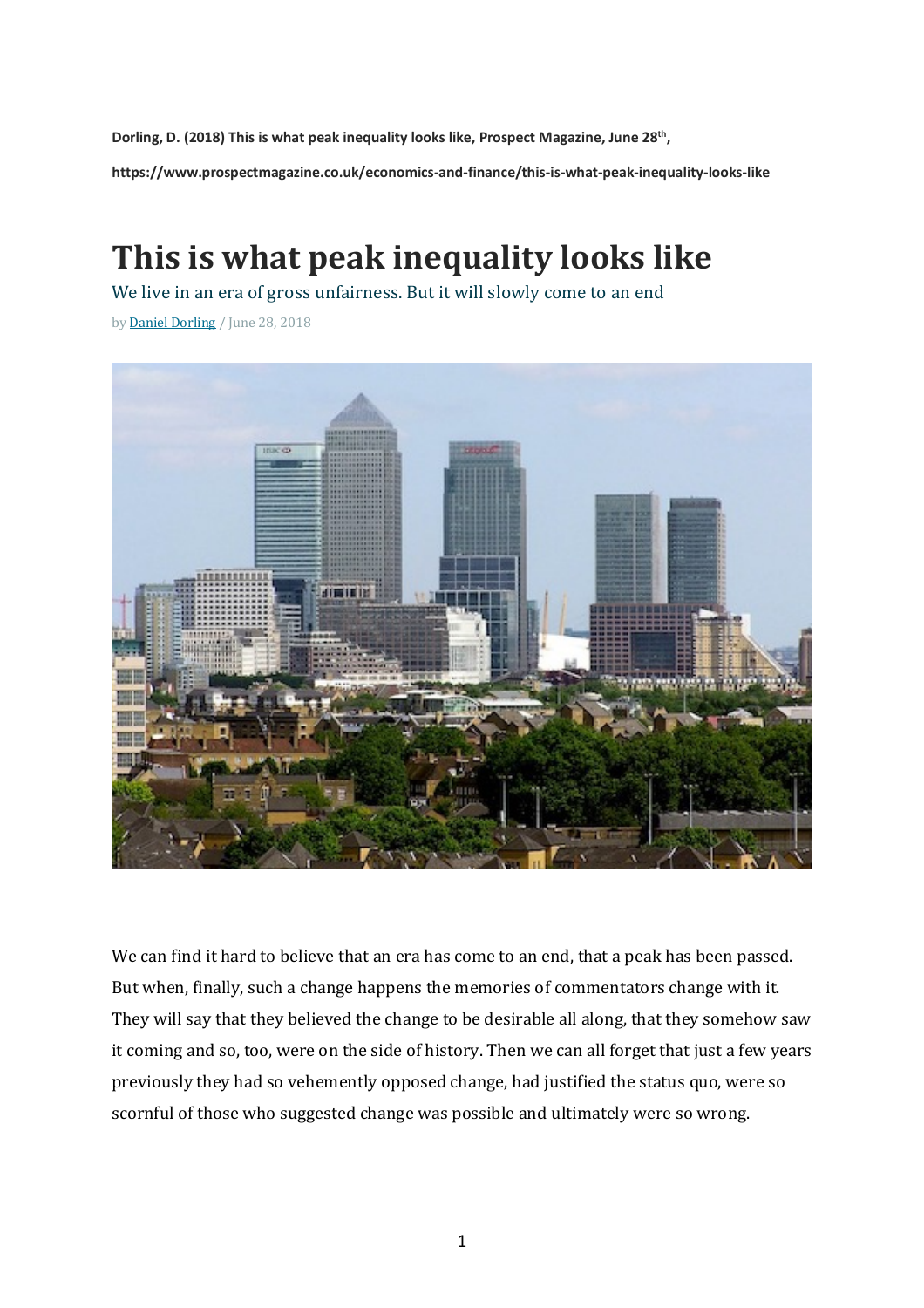Britain has been governed by an unusually shambolic administration in recent years. Some thought of it as venal—motivated by "big money." Others saw the Conservative administration as being self-interested, and uninterested in the plight of the majority of people, but interestingly even these politicians have recently had to move towards the left. Little of this was recognised early on by the news media, which initially proceeded in its usual deferential manner. However, the actions of the 2015 government also led to radical politics rising up again within the Labour movement. The democratic socialist Left within the Labour Party's burgeoning membership won two leadership contests, then cut a Tory majority down to a minority government, and now that Labour Party looks set to have a good chance of winning power, possibly in coalition with the SNP. We are living in strange times; times which might well in future be understood and reinterpreted in the context of what becomes possible when a state approaches peak economic inequality.

In comparison with the recent past, the chance of Labour winning power is now so high that by January 2018 the *Financial Times* was advising its more affluent readers to think of unwinding all their secretive family trusts and other financial "structures"—the ones that they may have put in place to avoid paying taxes—before any new general election as "Labour has said it wants to see the public disclosure of trusts, which it describes as a key vehicle for tax avoidance and illicit financial flows." That advice only makes sense if the *Financial Times* saw a Labour victory as plausible, and likely to be followed by very quick action by Labour politicians to identify tax avoidance.

It is far from fanciful to suggest that what brought all these events to such a crescendo was incredibly high and still rising income inequality. When income inequality is high, the richest try harder than ever to avoid paying taxes as they amass so much wealth that could be taxed. The repercussions of living with high inequality, the highest in Europe, are like living with a ticking time-bomb. When economic inequality is very high, so much then goes awry in education, housing, health and welfare, due to the efforts of those who think they benefit from such inequalities trying so hard to maintain them.

Extreme inequality is maintained by misleading the public. Initially voters were told that it was the fault of the 2005 Labour government, rather than the bankers, that there had to be cuts. Then benefit scroungers were blamed, then immigrants, then EU regulations holding back global free-trade and undermining the mystical power of sovereignty. These were lies that would fuel the Brexit vote. But still the inequality time-bomb is ticking. Brexit is partly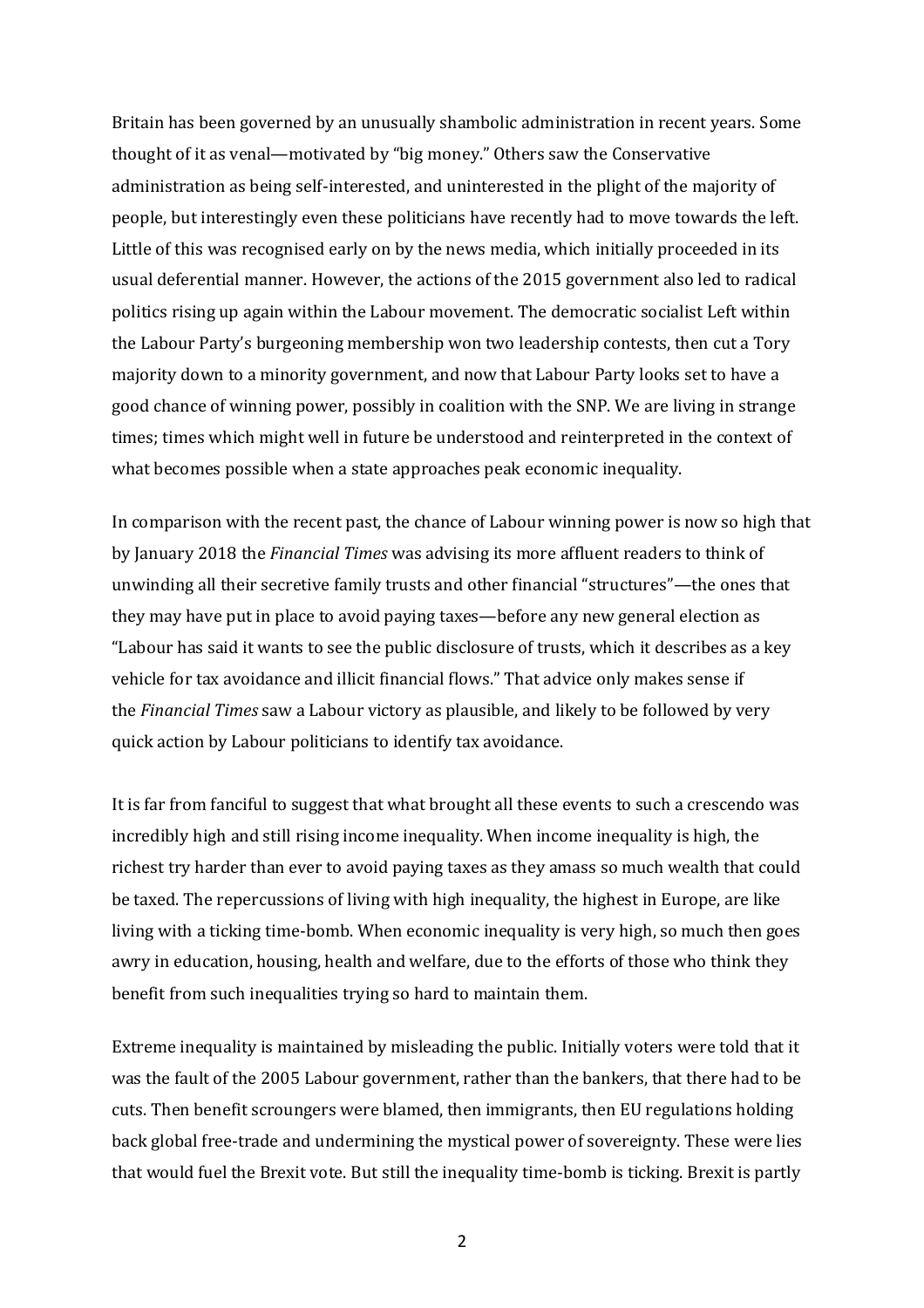an attempt by the very rich to keep the tax haven status of London and overseas territories unaffected by EU regulation.

If you want to know who is pulling the strings you follow the money. That money was used to feed the fear that globalisation was impoverishing people in the UK. That money was spent by the owners of tabloids telling readers that all would be well when the border was secured against immigrants. Simultaneously the rich would be free to squirrel their money away over that border with no future EU oversight.

It is geography that best reveals the effects of economic inequality. Geographical comparisons allow us to see how much better almost all the more equitable countries of Europe have been governed, with better outcomes. By contrast, in the United Kingdom and the United States, as inequality rises these societies begin to tear themselves apart. The rich spend more and more to try to live far away from the poor, while simultaneously making more and more people poorer. However, spreading poverty and precariousness wider also fuels the time-bomb.

## **"130,000 children woke up in temporary B&B accommodation on Christmas day 2017"**

I am often seen as an egalitarian, but I expose what I find because I am a geographer and see what geographical comparisons reveal. I know that people do not have equal ability. We all have very slightly different genetic make-ups. However, it has always been clear that there was no way that the bizarre geographical distributions which social cartography reveals to be so extreme within the UK could have anything to do with genetic differences.

I have met many people in high positions, particularly in academia and government. Hardly any warrant being labelled geniuses. All have had their own handicaps. The most impressive have tended to be humble, and quite rightly so. These are (or were) people seen to be at the top of their fields. However, they did not get there by some inbuilt superpotential, but because of opportunity, chance, hard work and their individual reactions to their own handicaps and life events.

There is not, and never was, any "natural" hierarchy of human beings. British geographers have more reason to know this than any other group of academics. The history of British geography is littered with colonial racists who achieved little of lasting worth, but who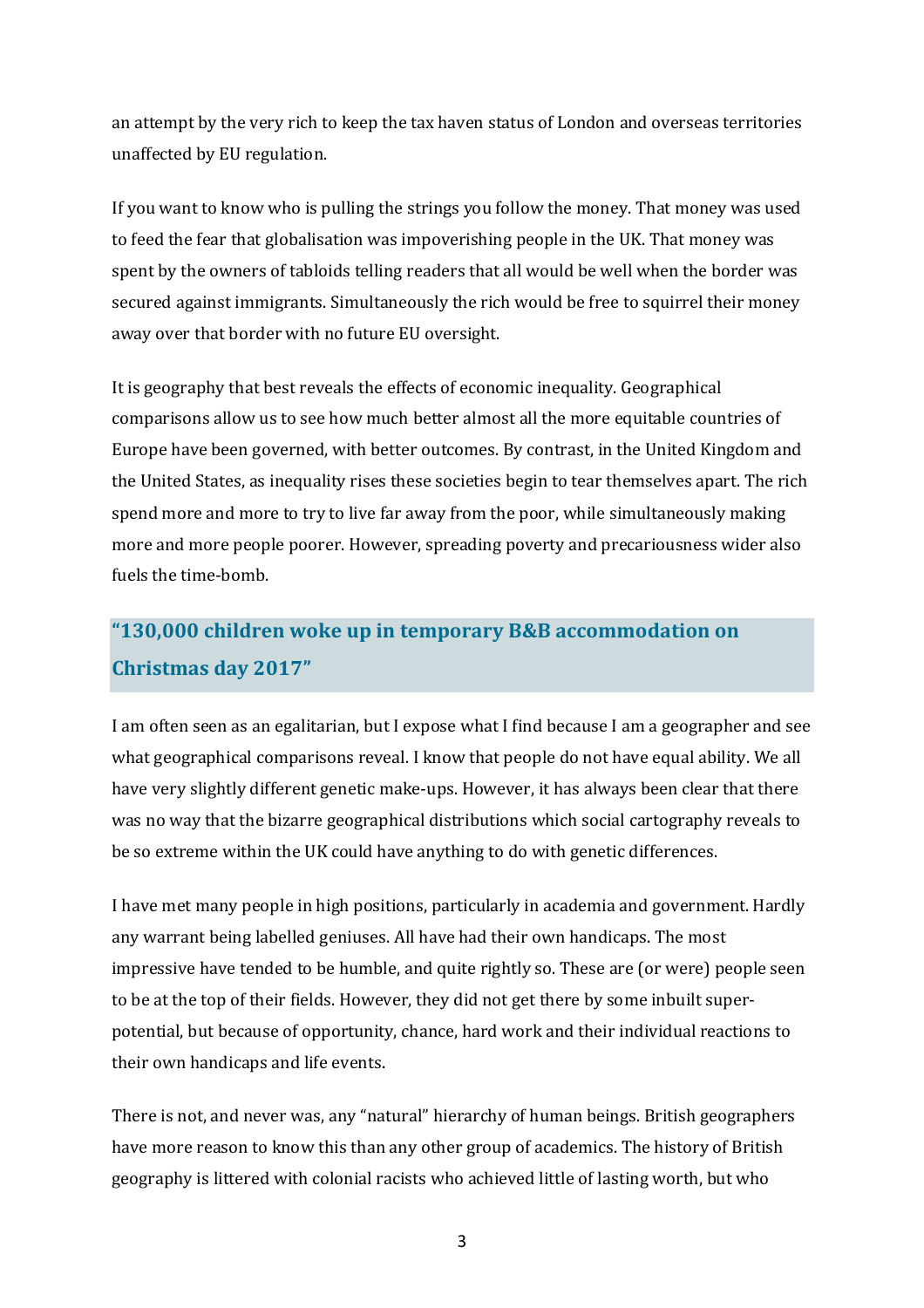thought they were members of a superior race and wrote this into (now) old geography textbooks that, with embarrassment, we try today to ignore. What we need is to teach the errors in what they said, so that the next generation is better able to spot closet eugenicists and racists than we have been.

One indication that we have hit peak inequality is so much going so wrong at the same time, as it did in the years leading up to 1913, the time of the last peak. Extraordinarily in 2018 we have rapidly falling levels of home ownership, far fewer secure tenancies, rapidly rising and exorbitant uncontrolled private sector tenancy rents, and—most recently—the potential for a housing price crash. This has all contributed to unprecedented post-war wealth inequality. There is little that is fair about how we are now housed.

Between 2010 and 2016, homelessness rose, rents rose, personal debt rose, housing prices rose, and the unpopularity of those who caused all of this rose among a growing majority of the young. By August 2016 it became clear that house prices in London had begun to fall. The then very recently sacked George Osborne had tried hard to ensure that property prices would continue rising and, consequently, to ensure that largely home-owning Tory voters would feel wealthier. Schemes to help first-time buyers were poorly disguised manoeuvres to boost housing value for the already well-off. All this while Osborne had recently done everything he could to propel London towards his vision of what the most economically successful city in the world should look like.

For Osborne, a successful London would also be the most expensive large city in the world. A place where the rich would be served by an army of ever more "productive"—but always relatively poor—labourers. He failed because no matter how hard you try, you cannot keep increasing income and wealth inequalities indefinitely. Do that and you stoke up the ingredients for a great catastrophe in the very near future. Like an addict, Osborne had kept on trying to stimulate the housing market with yet another hit of money from his "Help to Buy" schemes, but he was already clearly failing long before he was forced out of office by the political gamble of the European Union referendum.

On being handed office with no contest and without having to outline any plan or aspiration beyond one very short speech given only very shortly before she became the only candidate for Prime Minister, Theresa May (and her new Chancellor Philip Hammond) had no new ideas on how to gradually deflate the housing bubble. In the face of clear trouble ahead and in an attempt to make her position more secure, she tried another political gamble, a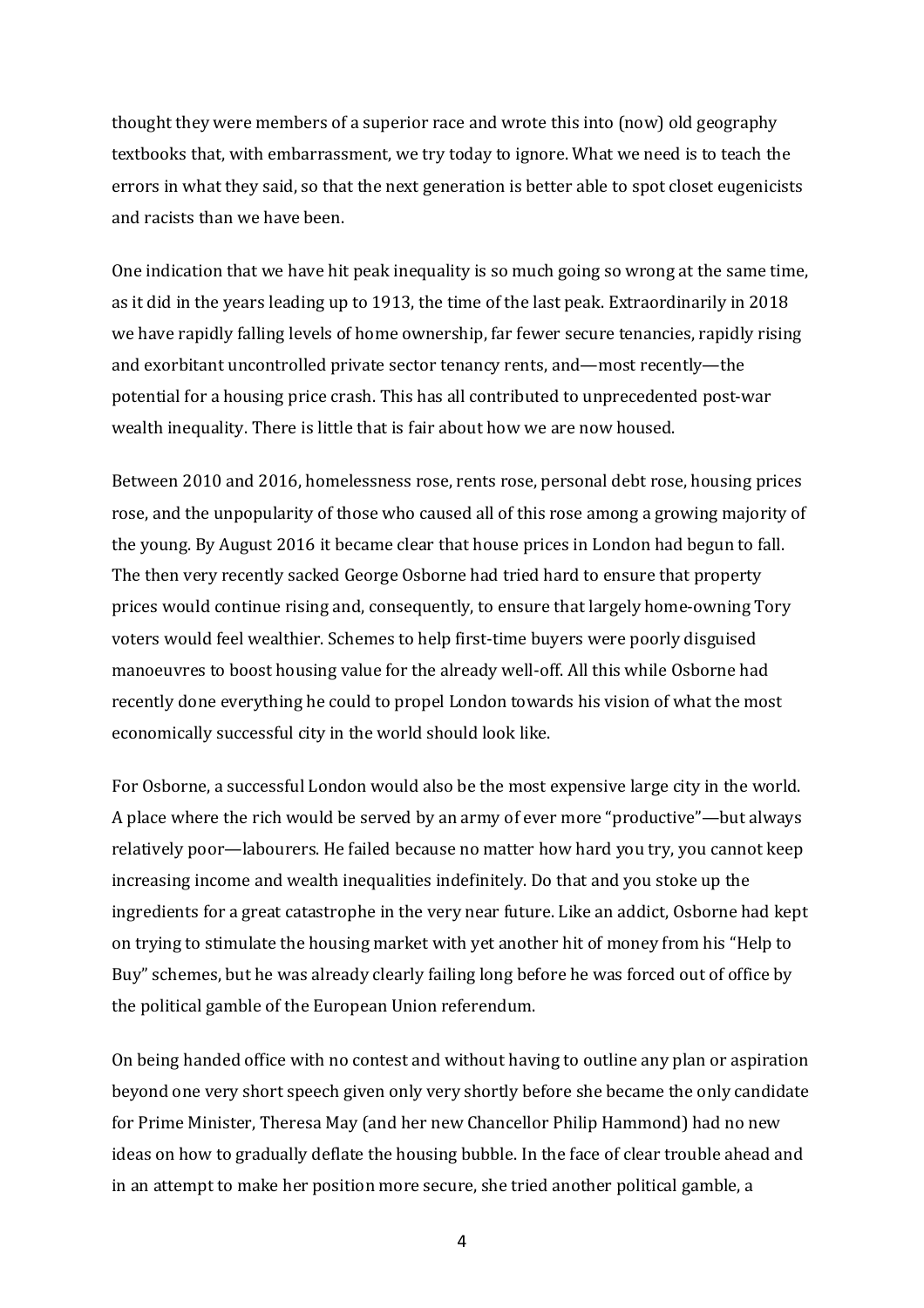general election, in which she lost the majority that had put her in power. The (net) swing to Labour in June 2017 was unprecedented. In size it was similar to the swing that brought Labour to power in 1945, but it occurred over the two years from 2015, not the ten from 1935. Corbyn is just another sign that times are a changing.

May has never won a majority in a general election or even a leadership contest in her own party. Without a clear reason she was awarded the ultra-safe seat of Maidenhead in 1997 when she was aged 40. By early 2018 a house no larger than a train carriage cost  $£300,000$ in Wheatley, the previously very normal and affordable Oxfordshire village where May attended grammar school. House prices in 2018 across the home counties, along with so much else, appear to have a reached a peak in 2018.

But house prices should be the least of our worries. More than 103,000 children were homeless in the UK on Christmas day 2015, almost all of them in England. That figure rose to 124,000 in 2016. By Christmas 2017 the estimate was of approaching 130,000 children waking up in temporary B&B accommodation on Christmas day. Then fire broke out in Grenfell tower and the country woke up to the housing catastrophe. It is one of a series of simultaneous catastrophes that are not uncommon in countries which become so extremely inequitable at the peaks, when things fall apart.

## **"Once you step left it can take a long time to stop: income inequality fell from 1913 to 1978"**

We are already seven years into a health disaster, while almost all of the rest of the world is making progress the UK no longer is. Outside of the UK (and the US) life expectancy was continuing to rise in almost all other rich countries as well as in almost all poor countries. The future population of the planet will now be both a little smaller and a little older than had been thought likely in 2010. There is a good news story out there, just not here. By 2018 it became even clearer that humanity was settling towards a new demographic worldwide equilibrium. We had passed the global peak in births in 1990 and the peak of that generation's own children much more recently. Infant mortality is plummeting worldwide, and in every country in Europe; apart from the UK.

In March 2018 it was reported that UK infant mortality had risen significantly for two vears in a row. This had followed severe austerity and real-terms spending cuts. In June 2018 the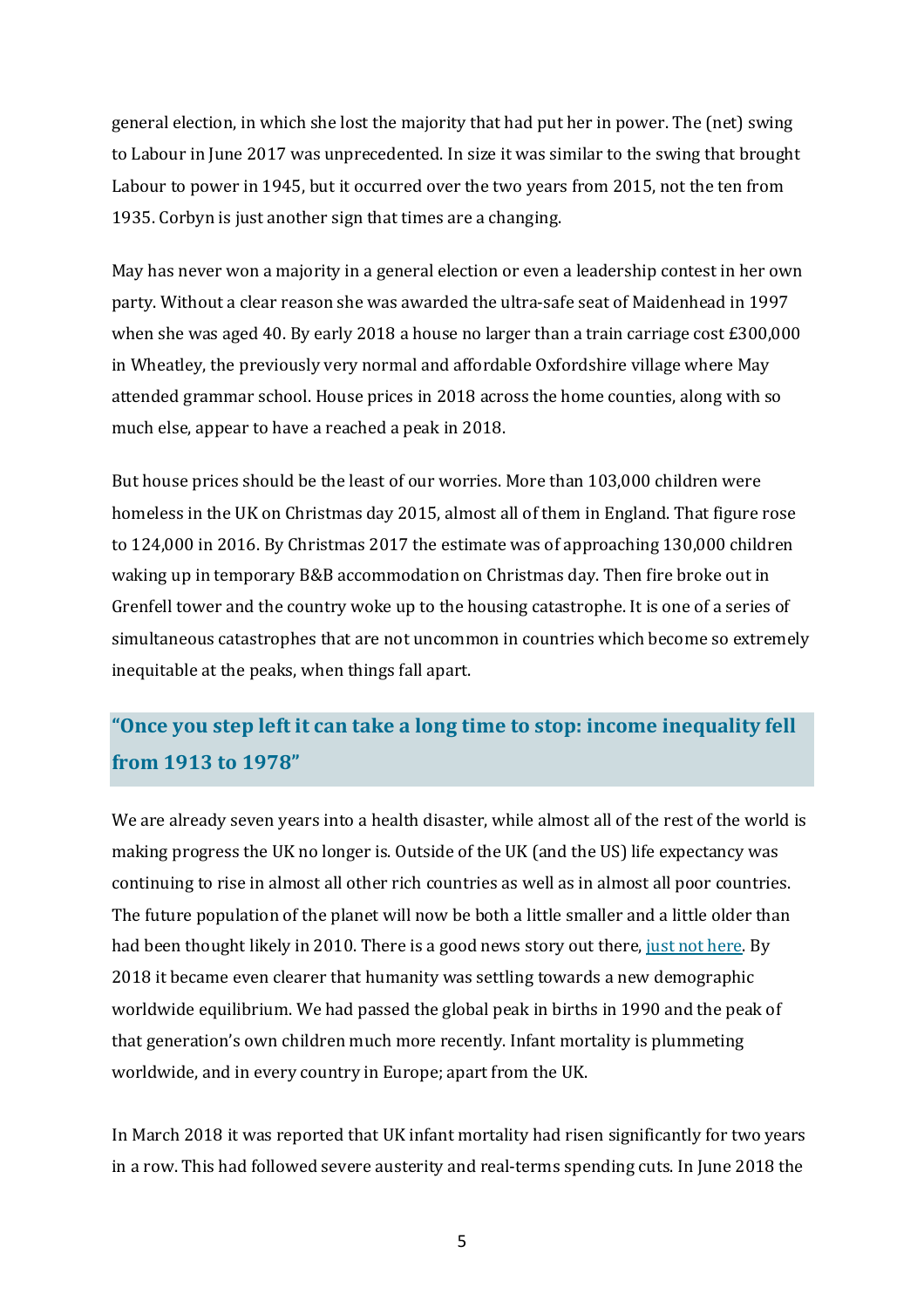Office for National Statistics reported that: "The age-standardised mortality rate for deaths registered in Quarter 1 2018 was 1,187 deaths per 100,000 population—a statistically significant increase of 5 per cent from Quarter 1 2017 and the highest rate since 2009." We know the health crisis is at a peak as 5 per cent rises in mortality cannot carry on for very long at all. Not outside of wartime. Not without a remarkably callous government.

Education has seen similarly calamitous trends as in housing and health. The introduction of the highest student fees in the world for the vast majority of English students during 2012 has led to a new generation beginning to realise that they have been very badly shortchanged. There is not space here to talk about what has happened to schools across England and the terrible waste of money that has accompanied academisation, followed by real terms spending cuts in budgets that were supposed to be ring fenced.

Nor is there space to write about the crisis in mental health, in prisons, in social services, the spread of precarious low paid employment and the fear of many of now having to work with no retirement in future. But there is also an opening up of hope out of this inequality disaster. Top incomes have stopped rising. The take-home share of the 1 per cent has fallen in the last three or four vears. The reported average remuneration of the highest paid UK CEOs of the largest companies fell last year. And while we may suspect that they have found another way to pay themselves, such reported falls are the first in my lifetime (and I am not young).

The wealth of the richest is still rising, that is true. Wealth tends to lag income over time, but the wealth of the richest is far less when measured in dollars rather than pounds because the pound has fallen so rapidly in value as inequality has peaked. There are many silver-linings.

Peak inequality is no time of celebration. The way down from the peak of injustice and unfairness is often slow and meandering. Conservatives governments begin to increase taxes on private landlords, cap increases in student fees and promise real rises in public health spending, again to be paid for by increased taxation of the affluent—what had until recently been anathema to them. After over four decades of always shuffling to the right, the UK is just beginning to take its first tentative steps to the left again. Once you begin to step left it can take a long time to stop. Income inequalities fell all the way from 1913 to 1978; that period was the last time they began to fall like they have—only just—begun to fall now.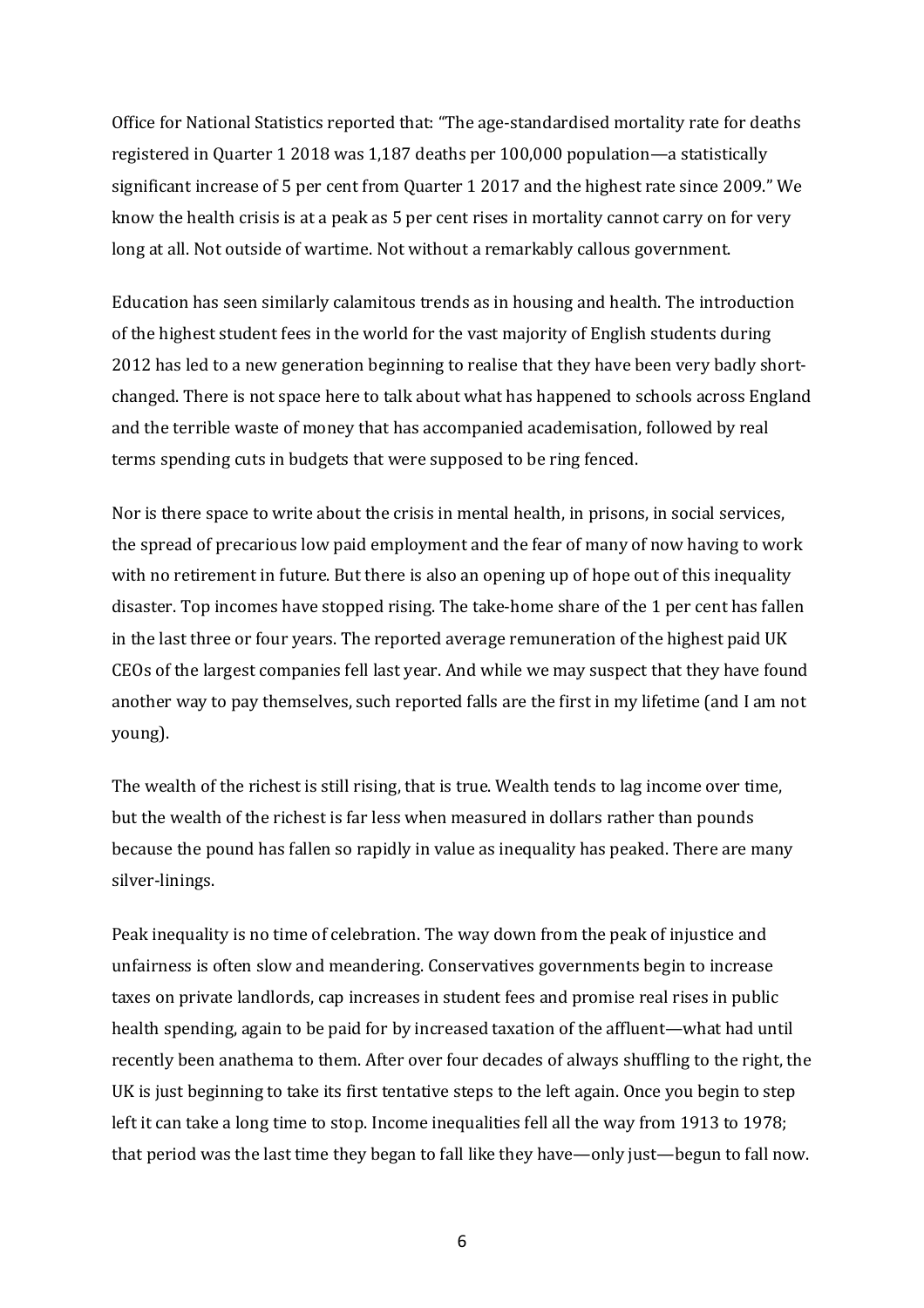The most recent two Conservatives governments have not taken these steps to the left willingly. The tip-toeing only began with the 2015 administration and the shuffling has become more pronounced since June 2017. They are being dragged leftwards by an electorate unwilling to take any more extremism. And they are also being dragged to the left by the fear of the alternatives which are far more radical than any opposition party has presented for at least three decades. For instance, the SNP, which became the third largest party in UK politics in 2015, is politically normal by European standards but radical by British norms. And the Labour Party is currently slowly becoming again a typically European large social democratic left-wing mass membership party—not the place that it was until recently, a place where mild-mannered Tories could feel at home, if never much loved.

As we step over the peak of inequality we see a new landscape ahead of us. It is a landscape where, as we travel downhill, with every year that passes our political parties become more normal again. The political distance between each remains the same, but they all shuffle to the left as they step downhill.

As we come down from the peak we should expect our children to become less educationally segregated. They are currently the most segregated by school of any children in all of Europe. We should expect what were the lowest paid jobs to become both better respected and better paid. Simultaneously the most ludicrously over paid will see pay fall or at the very least eaten away by inflation and more progressive taxation. This hurts little as when all top pay falls, housing prices at the top also fall and they can all still afford the same home!

We should expect housing quality to rise while at the same time it is shared out better and better with each passing decade, as from 1921 to 1981. Much more importantly we should no longer see our ranking by neonatal mortality fall from  $7<sup>th</sup>$  in Europe to 19<sup>th</sup> in the 25 years to 2015 (see chart below). And we should no longer be used to having the worst performance in adult life expectancy in all of Europe. We should have some decent time to spend with our grandchildren. It is not much to ask for.